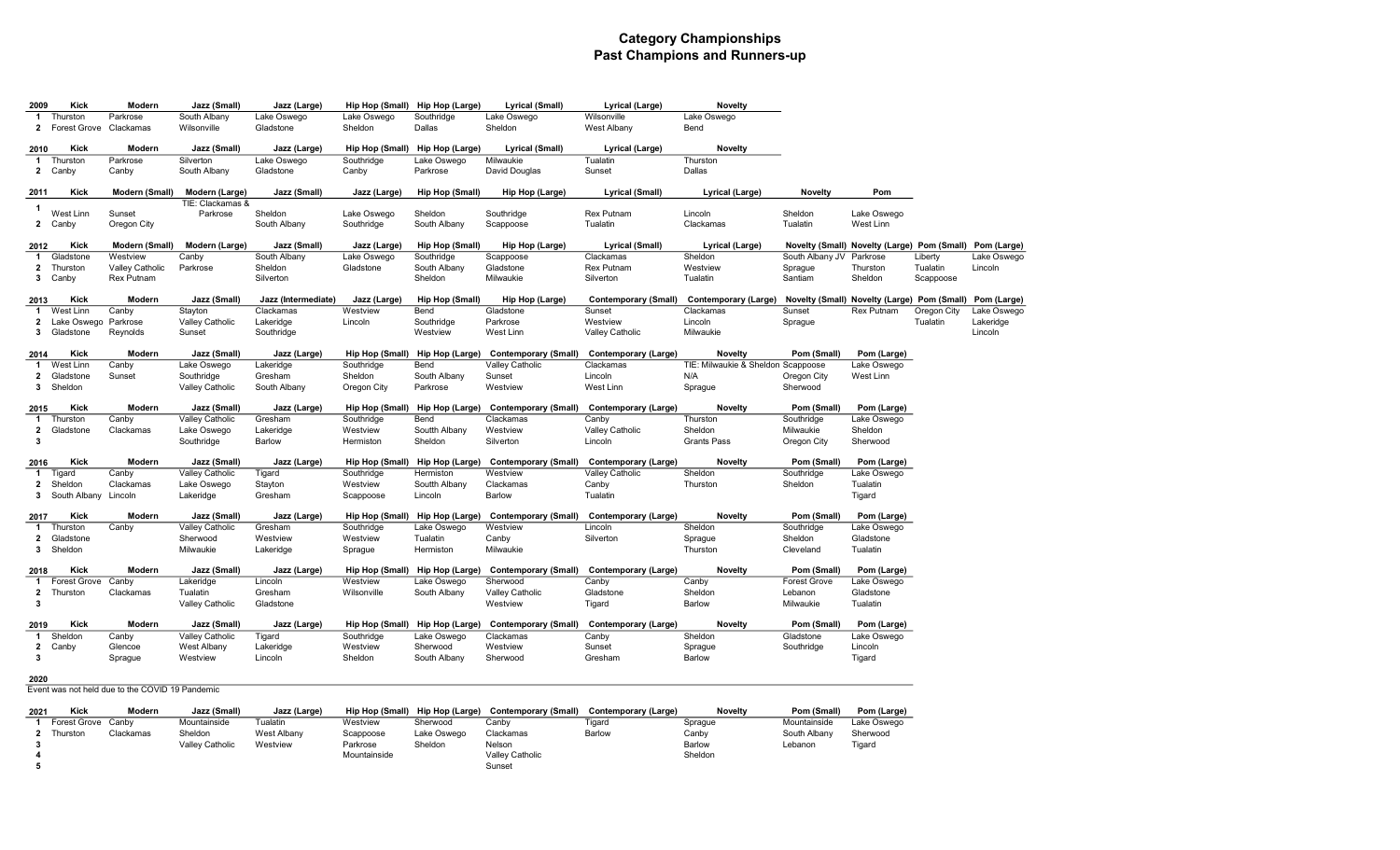## Category Championships **Results**

| 2009 | <b>Kick</b>               | Modern    | Jazz (Small) | Jazz (Large) | Hip Hop (Small) | Hip Hop (Large) | Lyrical (Small) | Lyrical (Large) | <b>Novelty</b> |
|------|---------------------------|-----------|--------------|--------------|-----------------|-----------------|-----------------|-----------------|----------------|
|      | Thurston                  | Parkrose  | South Albany | Lake Oswego  | Lake Oswego     | Southridge      | Lake Oswego     | Wilsonville     | Lake Oswego    |
|      | <b>Forest Grove</b>       | Clackamas | Wilsonville  | Gladstone    | Sheldon         | Dallas          | Sheldon         | West Albany     | Bend           |
|      | West Linn                 |           | Silverton    | Thurston     | South Albany    | Stayton         | Century         | Silverton       | Thurston       |
|      | Sheldon                   |           | Molalla      |              | Scappoose       | Parkrose        | Sprague         | Foret Grove     | Sheldon        |
|      | Gladstone                 |           | Scappoose    |              | Silverton       | Gladstone       | Grant           | Clackamas       | Sprague        |
|      |                           |           |              |              |                 | Century         |                 | West Linn       |                |
|      |                           |           |              |              |                 |                 |                 | Gladstone       |                |
|      | 43 performances; 21 teams |           |              |              |                 |                 |                 |                 |                |

| 2010 | Kick         | Modern        | Jazz (Small) | Jazz (Large) | Hip Hop (Small) | Hip Hop (Large) | Lyrical (Small)        | Lyrical (Large) | <b>Novelty</b> |
|------|--------------|---------------|--------------|--------------|-----------------|-----------------|------------------------|-----------------|----------------|
|      | Thurston     | Parkrose      | Silverton    | Lake Oswego  | Southridge      | Lake Oswego     | Milwaukie              | Tualatin        | Thurston       |
|      | Canby        | Canby         | South Albany | Gladstone    | Canby           | Parkrose        | David Douglas          | Sunset          | Dallas         |
|      | Grant        | Grant         | Scappoose    | Philomath    | Milwaukie       | Gladstone       | <b>Valley Catholic</b> | Philomath       | Bend           |
|      | Gladstone    | David Douglas | Milwaukie    | Thurston     | Scappoose       | Dallas          | Sprague                | Gladstone       | Sprague        |
|      | Forest Grove | Lebanon       | Grant        |              | Lebanon         | Tualatin        |                        |                 | Sunset         |
|      |              | Scappoose     | St. Helens   |              | David Douglas   | Sunset          |                        |                 | St. Helens     |

47 performances; 22 teams

| 2011 | <b>Kick</b> | Modern (Small) | Modern (Large) | Jazz (Small) | Jazz (Large) | Hip Hop (Small) | Hip Hop (Large) | Lyrical (Small)   | Lyrical (Large) | <b>Novelty</b> | Pom             |
|------|-------------|----------------|----------------|--------------|--------------|-----------------|-----------------|-------------------|-----------------|----------------|-----------------|
|      |             |                | TIE: Clackamas |              |              |                 |                 |                   |                 |                |                 |
|      | West Linn   | Sunset         | & Parkrose     | Sheldon      | Lake Oswego  | Sheldon         | Southridge      | <b>Rex Putnam</b> | Lincoln         | Sheldon        | Lake Oswego     |
|      | Canby       | Oregon City    |                | South Albany | Southridge   | South Albany    | Scappoose       | Tualatin          | Clackamas       | Tualatin       | West Linn       |
|      | Thurston    | Revnolds       | West Linn      | Milwaukie    | Lincoln      | Dallas          | Milwaukie       | Silverton         | Canby           | Clackamas      | Liberty         |
|      | Gladstone   | Santiam        | Canby          | Scappoose    | Thurston     | Liberty         | Gladstone       | Milwaukie         | Sandy           | Thurston       | South Albany JV |
|      | Dallas      |                |                |              | Barlow       | Sunset          | Canby           | Scappoose         | Gladstone       | Sandy          |                 |
| 'n   | Scappoose   |                |                |              | Gladstone    |                 | Bend            | <b>Barlow</b>     | Philomath       | North Eugene   |                 |
|      | Oregon City |                |                |              |              |                 | Silverton       |                   |                 | Philomath      |                 |
| 8    |             |                |                |              |              |                 |                 |                   |                 | Sprague        |                 |
|      |             |                |                |              |              |                 |                 |                   |                 | Oregon City    |                 |
| 10   |             |                |                |              |              |                 |                 |                   |                 | Marist         |                 |

63 performances; 30 teams

| 2012 | Kick                      | Modern (Small)    | Modern (Large) | Jazz (Small)           | Jazz (Large) | Hip Hop (Small) | Hip Hop (Large) | Lyrical (Small) | Lyrical (Large) | <b>Novelty (Small)</b> | <b>Novelty (Large)</b> | Pom (Small)              | Pom (Large) |
|------|---------------------------|-------------------|----------------|------------------------|--------------|-----------------|-----------------|-----------------|-----------------|------------------------|------------------------|--------------------------|-------------|
|      | Gladstone                 | Westview          | Canbv          | South Albany           | Lake Oswego  | Southridge      | Scappoose       | Clackamas       | Sheldon         | South Albany JV        | Parkrose               | Liberty                  | Lake Oswego |
|      | Thurston                  | Valley Catholic   | Parkrose       | Sheldon                | Gladstone    | South Albany    | Gladstone       | Rex Putnam      | Westview        | Sprague                | Thurston               | Tualatin                 | Lincoln     |
|      | Canby                     | <b>Rex Putnam</b> | Clackamas      | Silverton              | Clackamas    | Sheldon         | Milwaukie       | Silverton       | Tualatin        | Santiam                | Sheldon                | Scappoose                | Milwaukie   |
|      | Sheldon                   | Sunset            | Grant          | <b>Crescent Valley</b> | Lincoln      | Bend            | Canby           | Bend            | Gladstone       | St.Helens              | Scappoose              | South Albany JV Thurston |             |
|      | Grant                     | Madison           |                | Sherwood               |              | Dallas          | Grant           | Milwaukie       | Lincoln         | Newberg                | Philomath              | Sheldon                  |             |
|      | Oregon City               |                   |                | Sunset                 |              | Liberty         | Sherwood        | Amity           | Oregon City     | <b>Grants Pass</b>     |                        | Philomath                |             |
|      | Molalla                   |                   |                | Oregon City JV         |              | Silverton       |                 |                 |                 |                        |                        |                          |             |
|      | 73 performances; 34 teams |                   |                |                        |              |                 |                 |                 |                 |                        |                        |                          |             |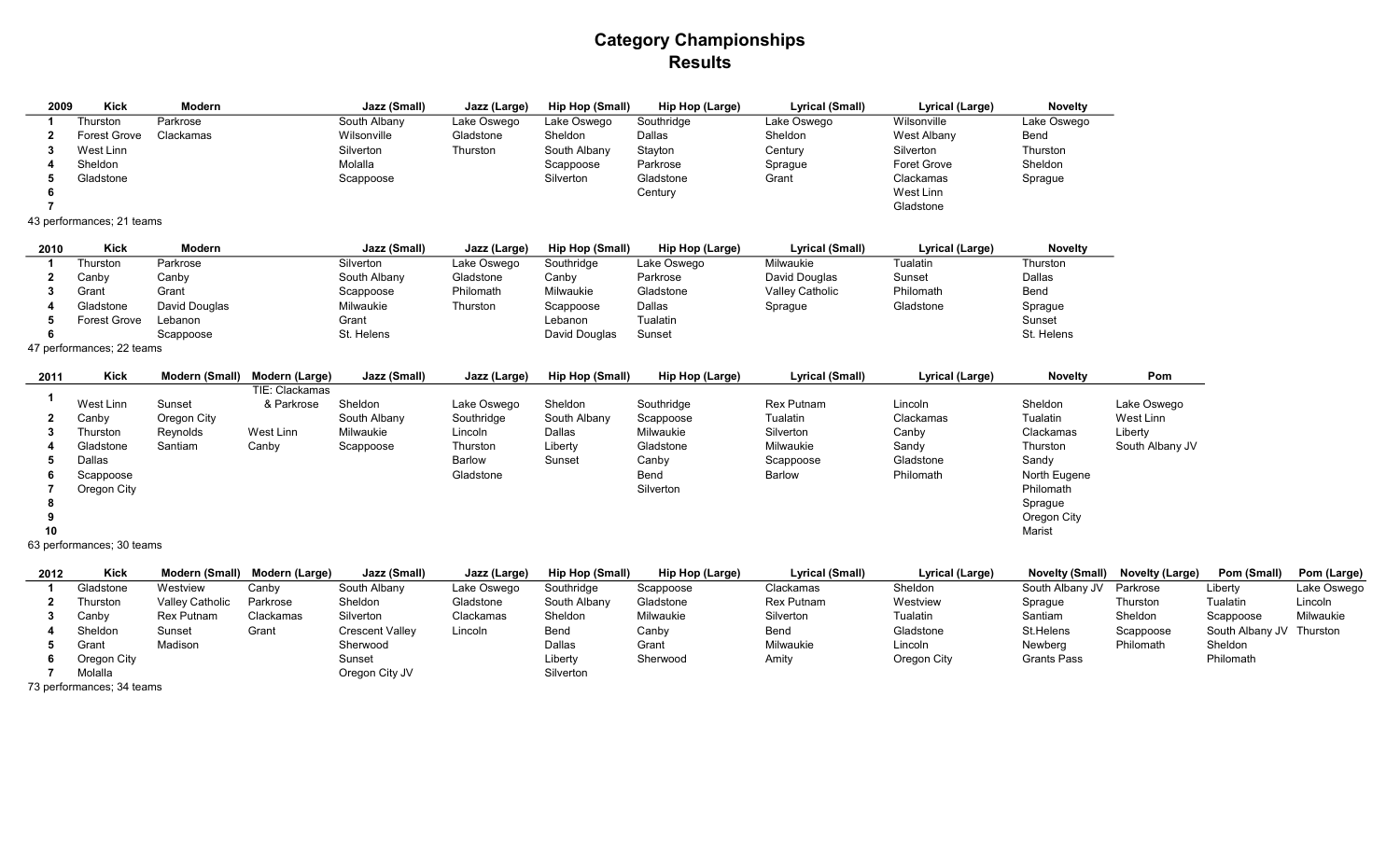## Category Championships Results

| 2013         | <b>Kick</b>               | Modern    | Jazz (Small)    | Jazz (Intermediate) | Jazz (Large)    | <b>Hip Hop (Small)</b> | <b>Hip Hop (Large)</b>                               | <b>Contemporary (Small)</b>                                               | <b>Contemporary (Large)</b>         | <b>Novelty (Small)</b> | <b>Novelty (Large)</b> | Pom (Small) | Pom (Large) |
|--------------|---------------------------|-----------|-----------------|---------------------|-----------------|------------------------|------------------------------------------------------|---------------------------------------------------------------------------|-------------------------------------|------------------------|------------------------|-------------|-------------|
| -1           | West Linn                 | Canby     | Stayton         | Clackamas           | Westview        | Bend                   | Gladstone                                            | Sunset                                                                    | Clackamas                           | Sunset                 | <b>Rex Putnam</b>      | Oregon City | Lake Oswego |
| $\mathbf{2}$ | Lake Oswego               | Parkrose  | Valley Catholic | Lakeridge           | Lincoln         | Southridge             | Parkrose                                             | Westview                                                                  | Lincoln                             | Sprague                |                        | Tualatin    | Lakeridge   |
| 3            | Gladstone                 | Reynolds  | Sunset          | Southridge          | Gladstone       | Wesview                | West Linn                                            | <b>Valley Catholic</b>                                                    | Milwaukie                           |                        |                        |             | Lincoln     |
| 4            | Canby                     | Westview  | Silverton       | Milwaukie           | Oregon City     | <b>Rex Putnam</b>      | Canby                                                | Silverton                                                                 | Gladstone                           |                        |                        |             | Milwaukie   |
|              |                           | Sunset    | Sherwood        | Sandy               |                 | Silverton              |                                                      | Rex Putnam                                                                | Sprague                             |                        |                        |             | Sprague     |
|              |                           |           | Tualatin        |                     |                 | Sherwood               |                                                      | Sandy                                                                     |                                     |                        |                        |             |             |
|              | 55 performances; 24 teams |           |                 |                     |                 |                        |                                                      |                                                                           |                                     |                        |                        |             |             |
| 2014         | <b>Kick</b>               | Modern    | Jazz (Small)    | Jazz (Large)        | Hip Hop (Small) |                        | Hip Hop (Large) Contemporary (Small)                 | <b>Contemporary (Large)</b>                                               | <b>Novelty</b>                      | Pom (Small)            | Pom (Large)            |             |             |
|              | West Linn                 | Canby     | Lake Oswego     | Lakeridge           | Southridge      | Bend                   | Valley Catholic                                      | Clackamas                                                                 | Milwaukie & Sheldon (tie) Scappoose |                        | Lake Oswego            |             |             |
| $\mathbf{2}$ | Gladstone                 | Sunset    | Southridge      | Gresham             | Sheldon         | South Albany           | Sunset                                               | Lincoln                                                                   | N/A                                 | Oregon City            | West Linn              |             |             |
| 3            | Sheldon                   |           | Valley Catholic | South Albany        | Oregon City     | Parkrose               | Westview                                             | West Linn                                                                 | Sprague                             | Sherwood               |                        |             |             |
|              |                           |           |                 |                     |                 |                        |                                                      |                                                                           |                                     |                        |                        |             |             |
| 5            |                           |           |                 |                     |                 |                        |                                                      |                                                                           |                                     |                        |                        |             |             |
| 6            |                           |           |                 |                     |                 |                        |                                                      |                                                                           |                                     |                        |                        |             |             |
| 2015         | <b>Kick</b>               | Modern    | Jazz (Small)    | Jazz (Large)        |                 |                        |                                                      | Hip Hop (Small) Hip Hop (Large) Contemporary (Small) Contemporary (Large) | <b>Novelty</b>                      | Pom (Small)            | Pom (Large)            |             |             |
|              | Thurston                  | Canby     | Valley Catholic | Gresham             | Southridge      | Bend                   | Clackamas                                            | Canby                                                                     | Thurston                            | Southridge             | Lake Oswego            |             |             |
| $\mathbf{2}$ | Gladstone                 | Clackamas | Lake Oswego     | Lakeridge           | Westview        | Soutth Albany          | Westview                                             | Valley Catholic                                                           | Sheldon                             | Milwaukie              | Sheldon                |             |             |
| 3            |                           |           | Southridge      | Barlow              | Hermiston       | Sheldon                | Silverton                                            | Lincoln                                                                   | <b>Grants Pass</b>                  | Oregon City            | Sherwood               |             |             |
|              |                           |           |                 |                     |                 |                        |                                                      |                                                                           |                                     |                        |                        |             |             |
| 5            |                           |           |                 |                     |                 |                        |                                                      |                                                                           |                                     |                        |                        |             |             |
| 6            |                           |           |                 |                     |                 |                        |                                                      |                                                                           |                                     |                        |                        |             |             |
|              |                           |           |                 |                     |                 |                        |                                                      |                                                                           |                                     |                        |                        |             |             |
| 2016         | Kick                      | Modern    | Jazz (Small)    | Jazz (Large)        |                 |                        |                                                      | Hip Hop (Small) Hip Hop (Large) Contemporary (Small) Contemporary (Large) | <b>Novelty</b>                      | Pom (Small)            | Pom (Large)            |             |             |
| -1           | Tigard                    | Canby     | Valley Catholic | Tigard              | Southridge      | Hermiston              | Westview                                             | <b>Valley Catholic</b>                                                    | Sheldon                             | Southridge             | Lake Oswego            |             |             |
| $\mathbf{2}$ | Sheldon                   | Clackamas | Lake Oswego     | Stayton             | Westview        | Soutth Albany          | Clackamas                                            | Canby                                                                     | Thurston                            | Sheldon                | Tualatin               |             |             |
| 3            | South Albany              | Lincoln   | Lakeridge       | Gresham             | Scappoose       | Lincoln                | <b>Barlow</b>                                        | Tualatin                                                                  |                                     |                        | Tigard                 |             |             |
|              |                           |           |                 |                     |                 |                        |                                                      |                                                                           |                                     |                        |                        |             |             |
| 5            |                           |           |                 |                     |                 |                        |                                                      |                                                                           |                                     |                        |                        |             |             |
| 6            |                           |           |                 |                     |                 |                        |                                                      |                                                                           |                                     |                        |                        |             |             |
|              |                           |           |                 |                     |                 |                        |                                                      |                                                                           |                                     |                        |                        |             |             |
| 2017         | <b>Kick</b>               | Modern    | Jazz (Small)    | Jazz (Large)        |                 |                        | Hip Hop (Small) Hip Hop (Large) Contemporary (Small) | <b>Contemporary (Large)</b>                                               | <b>Novelty</b>                      | Pom (Small)            | Pom (Large)            |             |             |
| -1           | Thurston                  | Canby     | Valley Catholic | Gresham             | Southridge      | Lake Oswego            | Westview                                             | Lincoln                                                                   | Sheldon                             | Southridge             | Lake Oswego            |             |             |
| $\mathbf{2}$ | Gladstone                 |           | Sherwood        | Westview            | Westview        | Tualatin               | Canby                                                | Silverton                                                                 | Sprague                             | Sheldon                | Gladstone              |             |             |
| 3            | Sheldon                   |           | Milwaukie       | Lakeridge           | Sprague         | Hermiston              | Milwaukie                                            | Sherwood                                                                  | Thurston                            | Cleveland              | Tualatin               |             |             |
| 4            | <b>Forest Grove</b>       |           | Silverton       | Lincoln             | Silverton       | Sherwood               | Sheldon                                              | Sprague                                                                   | Canby                               | Scappoose              | Lebanon                |             |             |
| 5            |                           |           | Putnam          | Cleveland           | Putnam          | Oregon City            | Cleveland                                            |                                                                           | Estacada                            | Sprague                | Lincoln                |             |             |
|              |                           |           |                 |                     | Scappoose       |                        |                                                      |                                                                           |                                     | <b>Forest Grove</b>    |                        |             |             |
|              | 51 performances; 24 teams |           |                 |                     |                 |                        |                                                      |                                                                           |                                     |                        |                        |             |             |
| 2018         | <b>Kick</b>               | Modern    | Jazz (Small)    | Jazz (Large)        |                 |                        | Hip Hop (Small) Hip Hop (Large) Contemporary (Small) | Contemporary (Large)                                                      | <b>Novelty</b>                      | Pom (Small)            | Pom (Large)            |             |             |
|              | Forest Grove              | Canby     | Lakeridge       | Lincoln             | Westview        | Lake Oswego            | Sherwood                                             | Canby                                                                     | Canby                               | <b>Forest Grove</b>    | Lake Oswego            |             |             |
| $\mathbf{2}$ | Thurston                  | Clackamas | Tualatin        | Gresham             | Wilsonville     | South Albany           | <b>Valley Catholic</b>                               | Gladstone                                                                 | Sheldon                             | Lebanon                | Gladstone              |             |             |
| 3            | Tigard                    | Glencoe   | Valley Catholic | Gladstone           | Lebanon         | Sherwood               | Westview                                             | Tigard                                                                    | Barlow                              | Milwaukie              | Tualatin               |             |             |
| 4            | Sheldon                   | Benson    | Philomath       | Sunset              | Sprague         | Oregon City            | Tualatin                                             | Gresham                                                                   | Thurston                            | Sheldon                | South Albany           |             |             |
| 5            |                           |           | Tigard          | Cleveland           |                 |                        | Sheldon                                              | Sunset                                                                    | Sprague                             | Scappoose              | Tigard                 |             |             |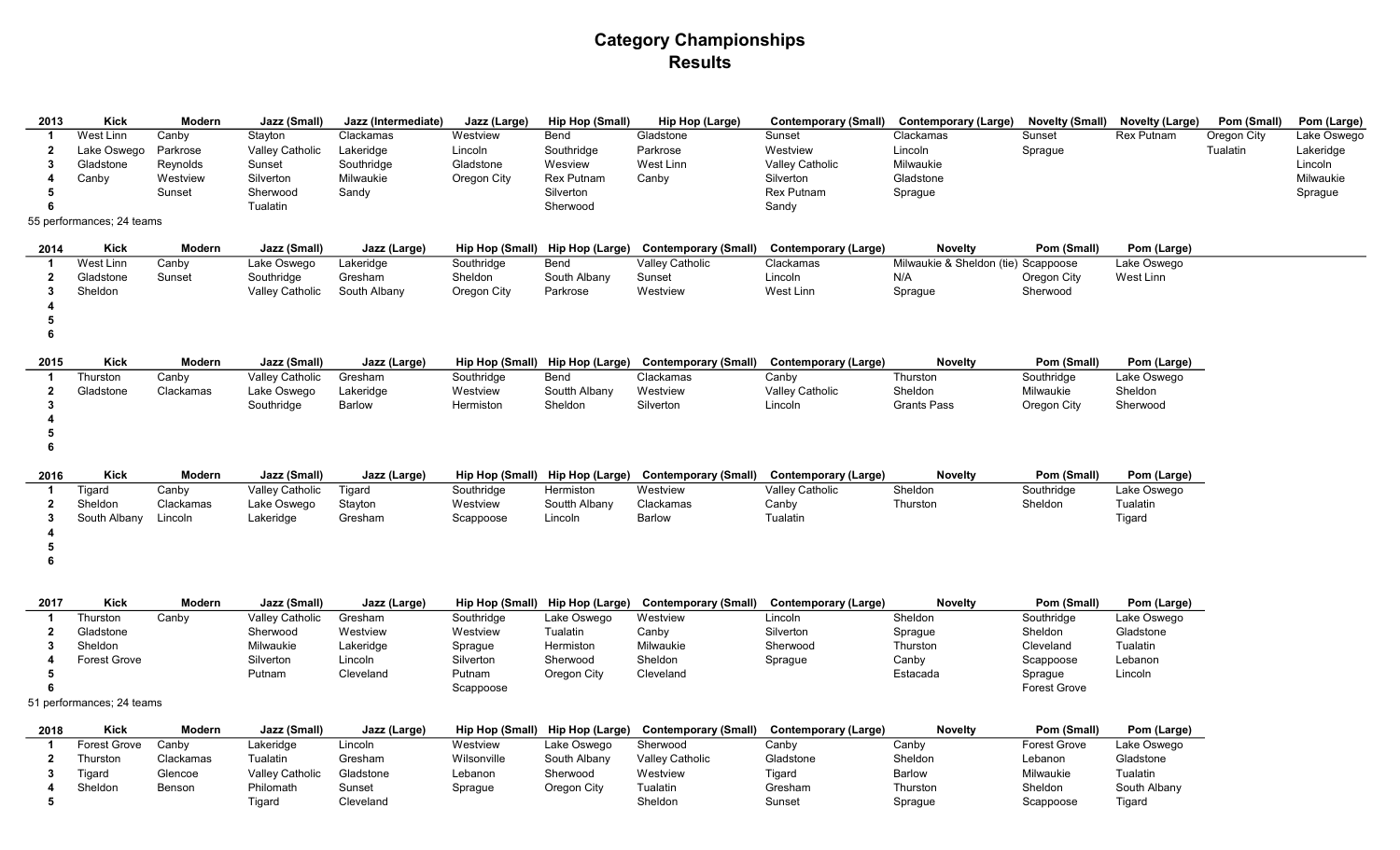## Category Championships Results

| Clackamas<br>the contract of the contract of the contract of the contract of the contract of the contract of | .<br>Lincoln  | <b>Tualatin</b> |
|--------------------------------------------------------------------------------------------------------------|---------------|-----------------|
| Mountainside                                                                                                 | <b>Barlow</b> |                 |
| Wilsonville                                                                                                  | West Linn     |                 |
|                                                                                                              |               |                 |

58 performances; 31 teams

| 2019 | <b>Kick</b>               | Modern   | Jazz (Small)    | Jazz (Large) | Hip Hop (Small) | Hip Hop (Large) | Contemporary (Small) | Contemporary (Large) | <b>Novelty</b> | Pom (Small)  | Pom (Large) |
|------|---------------------------|----------|-----------------|--------------|-----------------|-----------------|----------------------|----------------------|----------------|--------------|-------------|
|      | Sheldon                   | Canby    | Valley Catholic | Tigard       | Southridge      | Lake Oswego     | Clackamas            | Canby                | Sheldon        | Gladstone    | Lake Oswego |
|      | Canby                     | Glencoe  | West Albany     | Lakeridge    | Westview        | Sherwood        | Westview             | Sunset               | Sprague        | Southridge   | Lincoln     |
|      | Thurston                  | Sprague  | Westview        | Lincoln      | Sheldon         | South Albany    | Sherwood             | Gresham              | <b>Barlow</b>  | Mountainside | Tigard      |
|      | Scappose                  | Parkrose | Gladstone       | Clackamas    | West Albany     | Tualatin        | Valley Catholic      | Barlow               | Thurston       | Lebanon      | Tualatin    |
|      |                           | Liberty  | Reynolds        | Gresham      | Sunset          | Oregon City     | South Albany         | Tualatin             | Lebanon        |              | Cleveland   |
|      |                           |          |                 | Philomath    | Lebanon         | Scappoose       | Glencoe              |                      | Mountainside   |              |             |
|      |                           |          |                 |              |                 | Parkrose        | Sheldon              |                      | Philomath      |              |             |
|      |                           |          |                 |              |                 |                 | Gladstone            |                      |                |              |             |
|      |                           |          |                 |              |                 |                 | Mountainside         |                      |                |              |             |
|      | 63 performances; 31 teams |          |                 |              |                 |                 |                      |                      |                |              |             |

#### 

Event was not held due to the COVID 19 Pandemic

| 2021 | Kick         | Modern    | Jazz (Small)    | Jazz (Large) | Hip Hop (Small) | Hip Hop (Large) | <b>Contemporary (Small)</b> | Contemporary (Large) | <b>Novelty</b> | Pom (Small)  | Pom (Large)         |
|------|--------------|-----------|-----------------|--------------|-----------------|-----------------|-----------------------------|----------------------|----------------|--------------|---------------------|
|      | Forest Grove | Canbv     | Mountainside    | Tualatin     | Westview        | Sherwood        | Canby                       | Tigard               | Sprague        | Mountainside | Lake Oswego         |
|      | Thurston     | Clackamas | Sheldon         | West Albany  | Scappoose       | Lake Oswego     | Clackamas                   | <b>Barlow</b>        | Canby          | South Albany | Sherwood            |
|      |              | Sprague   | Valley Catholic | Westview     | Parkrose        | Sheldon         | Nelson                      | West Albany          | Barlow         | Lebanon      | Tigard              |
|      |              | Glencoe   | Sunset          | Scappoose    | Mountainside    | South Albany    | Valley Catholic             |                      | Sheldon        | Gladstone    | <b>Forest Grove</b> |
|      |              |           | Putnam          | Nelson       | Philomath       | Gresham         | Sunset                      |                      | Tualatin       | Nelson       | Tualatin            |
|      |              |           | Lakeridge       |              | Lebanon         | Nelson          | Glencoe                     |                      | David Douglas  | Sheldon      | Lincoln             |
|      |              |           |                 |              | Gladstone       |                 | Silverton                   |                      | Philomath      |              |                     |
|      |              |           |                 |              | Clevelant       |                 | Philomath                   |                      |                |              |                     |
|      |              |           |                 |              |                 |                 | Sheldon                     |                      |                |              |                     |

62 performances; 32 teams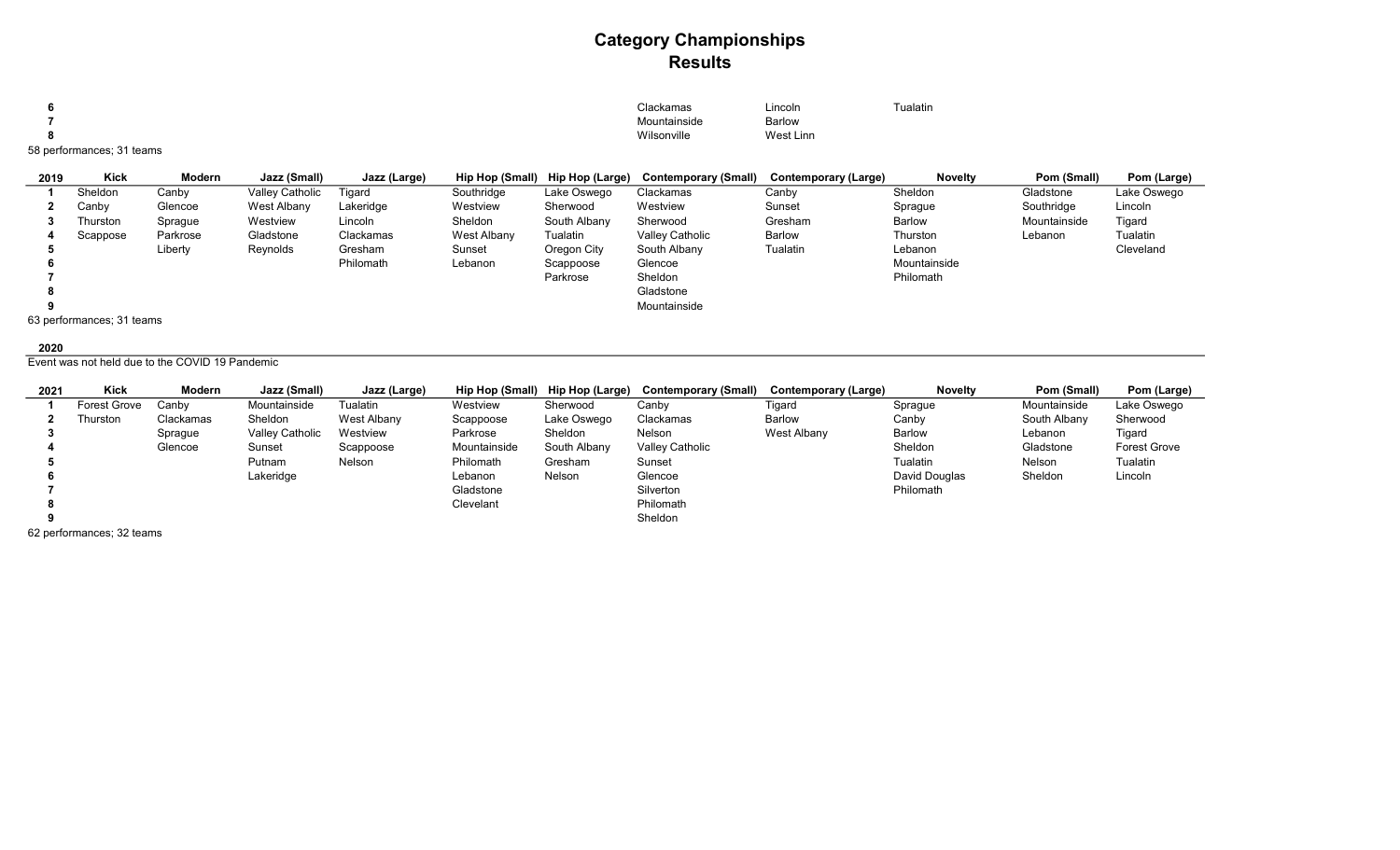# Category Championships Drill Down Results

|                  | <b>Novice</b>                       |                    |                                        | <b>Advanced</b>        |                                      |
|------------------|-------------------------------------|--------------------|----------------------------------------|------------------------|--------------------------------------|
|                  | <b>Name</b>                         | <b>School</b>      | <b>Name</b>                            | <b>School</b>          |                                      |
| 2009             |                                     |                    |                                        |                        |                                      |
| 1                |                                     |                    |                                        |                        |                                      |
| $\mathbf 2$<br>3 |                                     |                    |                                        |                        | Novice Alex Hall 1st or 2nd Parkrose |
|                  |                                     |                    |                                        |                        |                                      |
| 2010             |                                     |                    |                                        |                        |                                      |
| 1                | Hannah Madden                       | Parkrose           |                                        |                        |                                      |
| $\mathbf 2$      |                                     |                    | <b>Taylor Ballard</b>                  | Parkrose               |                                      |
| 3                |                                     |                    |                                        |                        |                                      |
| 2011             |                                     |                    |                                        |                        |                                      |
| 1                | Sydney Hanlon                       | Canby              | Emma Silverman                         | Cleveland              |                                      |
| $\mathbf 2$      | Roo Cachero                         | Milwaukie          | <b>Courtney Miller</b>                 | Thurston               |                                      |
| 3                | Carmen-Rose Fiallo                  | Lincoln            | Ashley Hale                            | Gladstone              |                                      |
|                  |                                     |                    |                                        |                        |                                      |
| 2012             |                                     |                    |                                        |                        |                                      |
| $\mathbf{1}$     | Savannah Martinez                   | <b>Rex Putnam</b>  | Emma Silverman<br><b>Clare Simmons</b> | Cleveland<br>Cleveland |                                      |
| 2<br>3           | Alyssa Mehas<br><b>Belinda Fang</b> | Reynolds<br>Sunset | Camelia Krohn                          | Cleveland              |                                      |
|                  |                                     |                    |                                        |                        |                                      |
| 2013             |                                     |                    |                                        |                        |                                      |
| 1                | Anna Litchman                       | Cleveland          | Katie Waldrip                          | Sunset                 |                                      |
| 2                | <b>Marly Riker</b>                  | <b>Rex Putnam</b>  | <b>Emily Williams</b>                  | Sunset                 |                                      |
| 3                | Sabrina Nasser                      | Tualatin           | Kylee Huck                             | Sunset                 |                                      |
|                  |                                     |                    |                                        |                        |                                      |
| 2014             |                                     |                    |                                        |                        |                                      |
| 1                |                                     |                    |                                        |                        |                                      |
| 2                |                                     |                    |                                        |                        |                                      |
| 3                |                                     |                    |                                        |                        |                                      |
| 2015             |                                     |                    |                                        |                        |                                      |
| 1                | Alexandra Melville                  | Lincoln            | Anna Litchman                          | Cleveland              |                                      |
| $\mathbf 2$      | Mariah Hamburg                      | Thurston           | Molly Pearson                          | Sunset                 |                                      |
| 3                | Isabella Guzman                     | Gresham            | Hannah Reed                            | Canby                  |                                      |